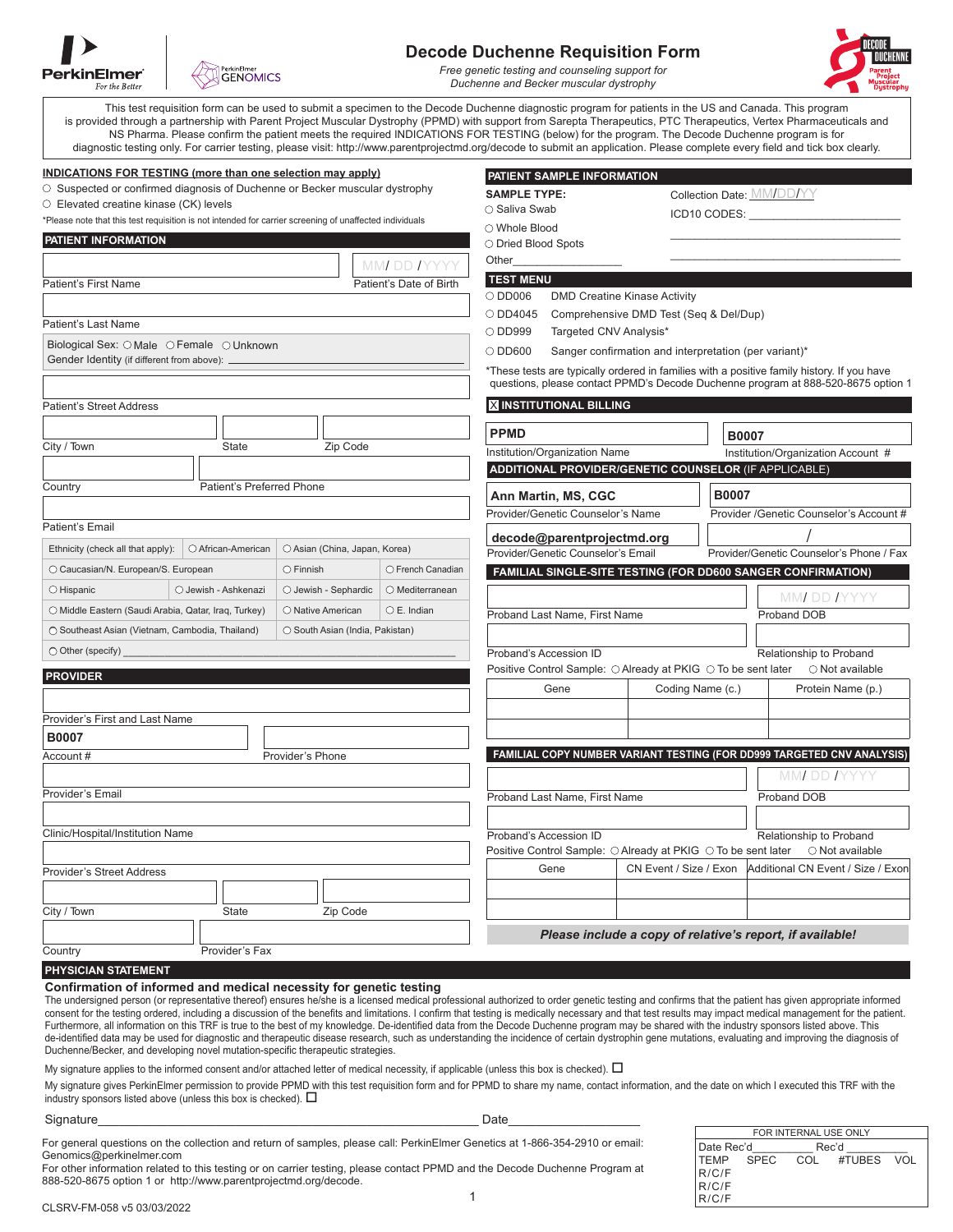## **PHENOTYPE(S) / PATIENT HISTORY (CHECK ALL THAT APPLIES)**

Clinical diagnosis:

Age of manifestation:\_\_\_\_\_\_\_\_\_\_\_\_\_\_\_\_\_\_\_\_\_\_\_\_\_\_\_\_\_\_\_\_\_\_\_\_\_\_\_\_\_\_\_\_\_\_\_\_\_\_\_\_\_\_\_ ICD-10 Codes:\_\_\_\_\_\_\_\_\_\_\_\_\_\_\_\_\_\_\_\_\_\_\_\_\_\_

**DETAILED MEDICAL RECORDS, CLINICAL SUMMARY, PICTURES AND FAMILY HISTORY MUST BE ATTACHED. CLINICAL INFORMATION IS CRUCIAL FOR ACCURATE INTERPRETATION OF RESULTS.**

### **MUSCULOSKELETAL**

- O Gait difficulties
- Ambulatory
- O Non-ambulatory

Age at which ambulation was lost (if known):

- Calf hypertrophy
- O Muscle weakness/wasting
- O Gowers' maneuver
- O Pain/Cramps
- O Toe walking/Achilles tendon contracture
- $\circ$  Other:

### **RESPIRATORY**

- O Breathing difficulties/reduced pulmonary function on spirometry/ PFT's
- O Ventilator usage, day
- O Ventilator usage, night only
- Weak cough/need for manual or mechanical assisted cough
- $\circ$  Other:

## **CARDIAC**

- O Diagnosed cardiomyopathy
- Arrhythmia
- O Decreased cardiac function (shortening fraction or ejection fraction) on echo or cardiac MRI
- Fibrosis noted on cardiac MRI
- $\circ$  Other:

## **CENTRAL NERVOUS SYSTEM**

- O Autism spectrum disorder (ASD)
- O Attention Deficit Hyperactivity Disorder/Attention Deficit Disorder (ADHD/ADD)
- O Anxiety Disorder
- $O$  Intellectual disability
- Learning disability
- Global developmental delay
- O Gross motor delay
- O Fine motor delay
- O Speech delay
- $\circ$  Other:

## **ORTHOPEDIC FINDINGS**

- O Long bone fracture
- O Scoliosis
- O Vertebral fracture
- $\circ$  Other:

## **LABORATORY**

- O Elevated liver enzymes (AST/ALT)
- Elevated creatine kinase (CK/CPK)
- Diagnostic muscle biopsy (if yes, specific findings below) Specific findings:

## **MEDICAL**

O Corticosteroid Use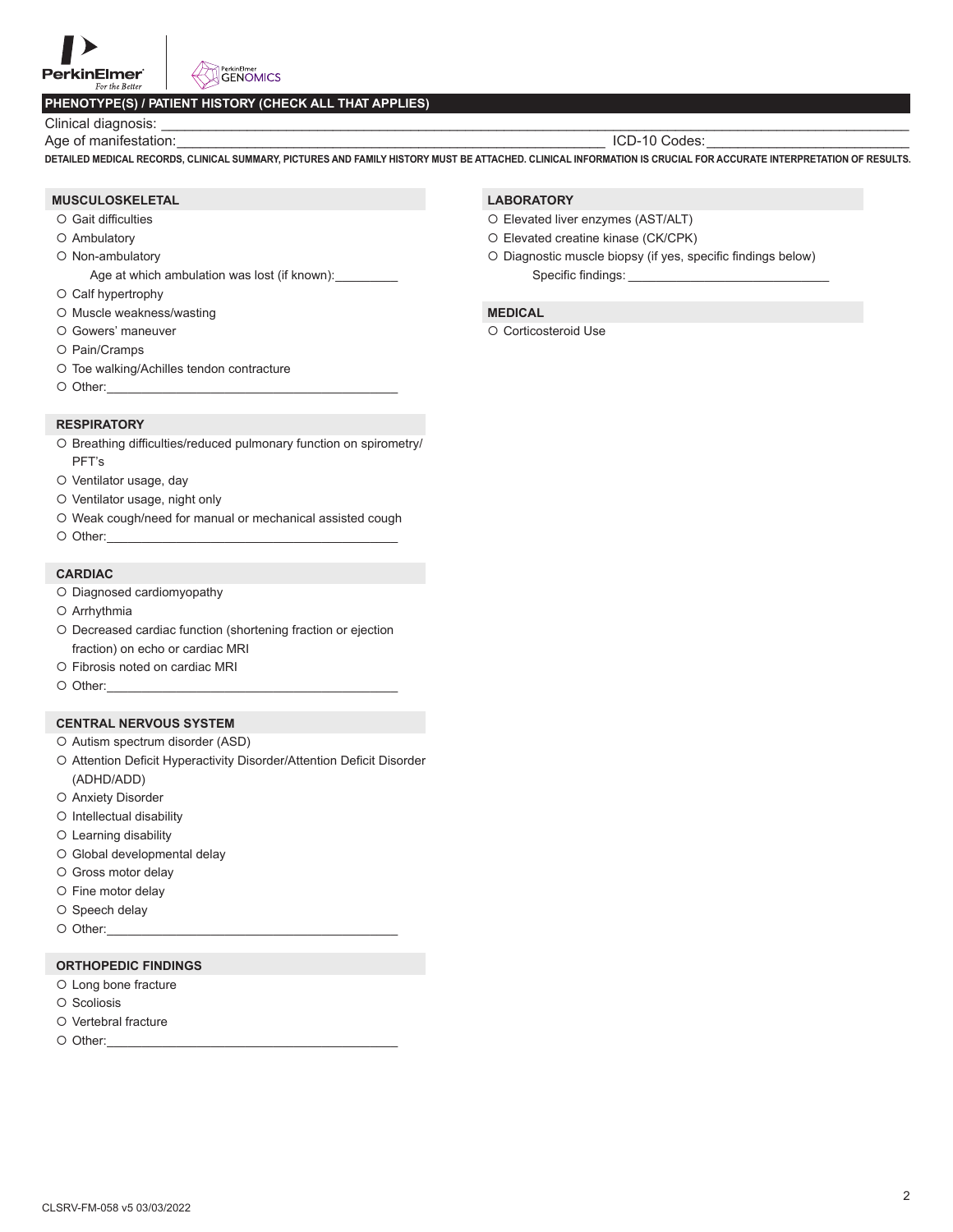



# **DECODE DUCHENNE INFORMED CONSENT FORM**

Decode Duchenne is a genetic testing program that provides free genetic testing to patients who have been unable to access testing due to financial barriers. Decode Duchenne is administered by Parent Project Muscular Dystrophy and is sponsored by Sarepta Therapeutics, PTC Therapeutics, Vertex Pharmaceuticals and NS Pharma.

PerkinElmer Genetics, Inc., ("PerkinElmer") requires a completed Patient's Informed Consent Form (ICF) for testing to be performed. The ICF must be completed by the patient, or a legally authorized representative of the patient (or by the healthcare provider where permitted under applicable law or regulation). For any patient below the age of majority, the ICF must be completed by the patient's legally authorized representative.

The purpose of this ICF is to provide you with a description of the Test ordered, known risks and benefits of the Test, anonymization of personal health information ("PHI"), sample and data retention, research opportunities, and the reporting of secondary findings, if applicable. Given the complexity of the type of the Test, it is recommended that you and/or your child receive genetic counseling by a trained genetics professional before and after the testing is performed.

#### **TEST INFORMATION**

Your healthcare provider ("HCP") has recommended that you, or your child, receive enzymatic, biochemical or molecular genetics clinical testing ("Test") indicated on the submitted Test Requisition Form ("Requisition"). For more information on the reasons your HCP has ordered the Test, and the disorders your HCP is having you tested for, please consult with your HCP. You are free to decide if you want this Test performed or not. Providing a Sample and undergoing the Test is voluntary and you may withdraw your consent without penalty at any time.

 *Enzyme/Biomarker Test:* This type of test measures the presence or absence of enzymes/biomarkers and/or their level of activity in an individual. Only the enzymes/biomarkers identified on the requisition will be tested. Results from this type of Test may indicate the presence of a specific condition or conditions, and follow-up confirmatory testing may be recommended.

 *Genetic/Genomic Test:* This type of Test analyzes one or more segments of your DNA depending on the assay requested. This Test is used to identify what, if any, DNA variant(s) you or your child is carrying which is causing the specific disease or condition you are being tested for. Identifying the mutation may be useful for diagnostic and treatment purposes, and allows at-risk family members to be tested. Only the genes identified on the Requisition will be analyzed. In some cases, we may not be able to determine with certainty which gene is actually causing the disease.

### **TEST METHOD**

If you consent to the Test, your HCP will take a sample of your and/or your child's blood, saliva, body fluid, tissue or other sample type. Your Sample will be sent to PerkinElmer's laboratories in the United States for the Test; the enzyme activity, biomarker tests, and select genetic testing assays will be conducted in Pennsylvania, USA, and all other genetic testing will be conducted in Connecticut, USA.

Under some circumstances, including inadequate or poor quality sample, an additional Sample may be required for Tests to be performed.

#### **TEST RESULTS**

Your treating HCP has sole responsibility for all decisions concerning the possible management of your diagnosis and disease; PerkinElmer will not provide a diagnosis. PerkinElmer will report Test results only to your HCP via secure email, a secure internet portal, or fax. Your HCP is responsible for communicating with you regarding the results of the Test and may refer you or your child to a specialist for further clinical evaluation and confirmation of diagnosis, if applicable. Possible results for Genetic/Genomic Tests include:

- 1. *Positive:* A positive genetic test result may indicate that you are a carrier of, predisposed to, or have the specific disease or condition being tested for. A positive genetic test may limit your access to health insurance or life assurance coverage; for example, a life insurance company might ask you to provide genetic information indicating a disorder if this information is available to you.
- 2. *Negative:* A negative result indicates that no disease-causing variant was identified in the Test performed. No Test can rule out all genetic diseases or conditions. A negative result does not guarantee that you are free from genetic disorders or other medical conditions.
- 3. *Inconclusive/Variant of Uncertain Significance:* A variant of uncertain significance (VOUS) result indicates that a DNA change was detected, but it is currently unknown if the variant is associated with a genetic disorder. A VOUS is not the same as a positive result and does not clarify whether there is an increased risk to develop a genetic disorder. The variant could be a benign change or it could be indicative of disease/disease-causing.
- 4. *Unexpected Results:* In rare instances, this Test may reveal an important genetic change that is not directly related to the reason for ordering this test. This information would be disclosed to your HCP if it potentially impacts medical care, and you have consented to receive this type of result

### **TEST REPORT**

Reported disease-causing variants are described as pathogenic variant(s), likely pathogenic variant(s), or variant(s) of uncertain significance in genes interpreted to be responsible for, or potentially contributing to, a disease or condition. In addition, variants in genes not known to be associated with disease but for which there is evidence to suggest an association with disease may also be reported. For testing performed on prenatal samples or for screening of apparently healthy individuals, only variants classified as pathogenic or likely pathogenic will be reported.

When Whole Exome Sequencing (WES) or Whole Genome Sequencing (WGS) tests are ordered by your HCP, you have the option to receive some findings not directly related to the reason for ordering the Test called "Secondary Findings". When Secondary Findings are requested, only Pathogenic or Likely Pathogenic findings will be reported, where applicable. Please read the Secondary Findings sections on page 3 and/or 4 of this consent form for more information, and available reporting options. For prenatal samples, secondary findings for the proband are not available.

#### **INFORMATION ABOUT PARENTAL AND FAMILIAL SAMPLES**

In some circumstances, it may be helpful for additional family members to undergo testing in order to provide information that can aid in the interpretation of the WES/WGS test results. These Tests could be part of a TRIO Test or as stand-alone targeted testing. PerkinElmer, in consultation with the HCP, will decide if other family members need to be tested. If the HCP recommends testing for additional family members, only the Test performed will be reported. If undergoing a TRIO WES or WGS test, family members will have the option to receive information about secondary findings either as a part of the proband report or as a standalone parental report. A full analysis of the parental samples for secondary findings will only be completed if standalone reports are selected (for an additional charge). If family members elect to receive information about secondary findings either as part of the proband report or as a standalone report, the family member must sign all applicable sections on page 3 and/or 4 of this form.

#### **TEST LIMITATIONS**

Due to current limitations in technology and incomplete knowledge of diseases and genes, some variants may not be detected by the Test ordered. There is a possibility that the Test result that is uninterpretable or of unknown significance may require further testing when more information is gained. In rare circumstances, Test results may be suggestive of a condition different from that which was originally considered for the purpose of consenting to this Test. The Test may also find variants or genes that lead to conditions for which you currently do not have symptoms or may not be related to your current condition.

#### **TEST RISKS**

Patients and family members may experience anxiety before, during, and/or after testing. Testing multiple family members may reveal that familial relationships are not biologically what they were assumed to be. For example, the Test may indicate non-paternity (the stated father of an individual is not the biological father) or consanguinity (the parents of an individual are closely related by blood). These biological relationships may need to be reported to the HCP who ordered the test.

Taking a blood or tissue sample from you and/or your child may lead to mild pain, bruising, swelling, redness, and a slight risk of infection. Light-headedness, fainting or nausea may occur if your HCP collects blood or tissue samples. These side-effects are typically brief and transient, but you should contact your HCP if you and/or your child require treatment. Under some circumstances an additional sample may be required for Tests to be performed.

A positive test result may limit your access to health insurance or life assurance coverage; for example, a life insurance company might ask you to provide genetic information indicating a disorder if this information is available to you. Please refer to information on the Genetic Information Nondiscrimination Act (GINA) and applicable local laws for more information.